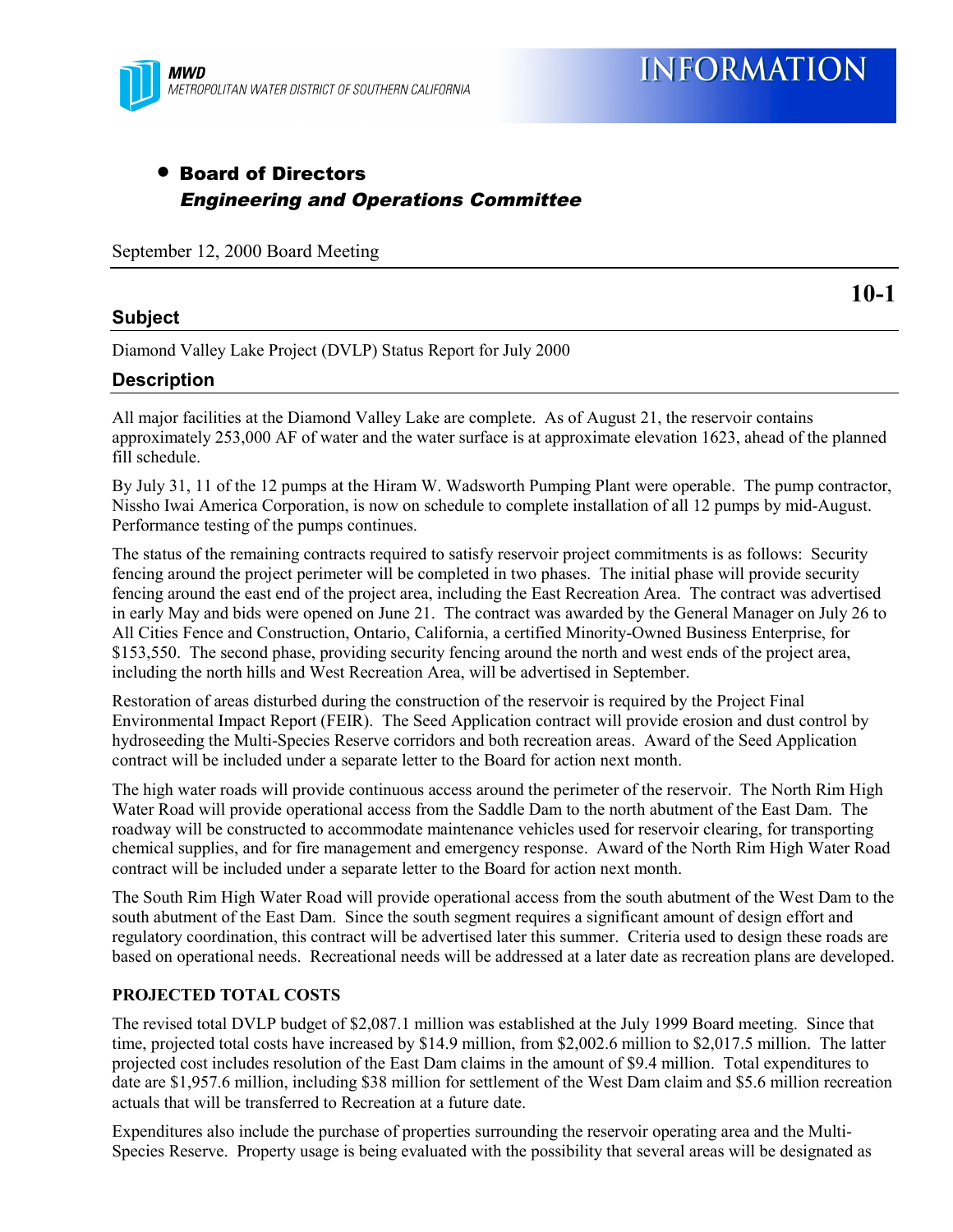surplus in the future. Any proceeds realized by Metropolitan by the sale or turnover of these properties will be credited to the project budget, thereby decreasing the projected total cost of the project. (See **Attachment 1** for a financial summary, **Attachment 2** for a schedule summary). Financial information presented in this Board letter is consistent with financial data (July 31, 2000) reviewed by Antoinette Christovale (Assistant Chief Financial Officer) and David Gledhill (DVLP Evaluation Team manager).

| <b>EXPENDITURES (July 2000)</b> include West Dam Claims Settlement & Recreation Actuals                                                                                                                                                                                                    |                | \$1,957.6 million |
|--------------------------------------------------------------------------------------------------------------------------------------------------------------------------------------------------------------------------------------------------------------------------------------------|----------------|-------------------|
| <b>WORK IN PROGRESS</b> includes Dam Deformation Monitoring; Pump Procurement<br>Contract; Phase 1 Perimeter Fencing Contract; Seed Purchase Contract; Environmental<br>Documentation; Labor for DVLP Management, Design Staff, Construction Management, &<br><b>Environmental Support</b> |                | \$22.7million     |
| <b>East Dam Claims Settlement</b>                                                                                                                                                                                                                                                          |                | \$9.4 million     |
| <b>REMAINING WORK</b>                                                                                                                                                                                                                                                                      |                |                   |
| Perimeter Fencing (Phase 2) Construction Contract                                                                                                                                                                                                                                          | \$1.5 million  |                   |
| High Water Road (North & South) Construction Contracts                                                                                                                                                                                                                                     | \$14.3 million |                   |
| Disturbed Area Seeding Contract                                                                                                                                                                                                                                                            | \$3.6 million  |                   |
| Miscellaneous Completion Contracts                                                                                                                                                                                                                                                         | \$3.5 million  |                   |
| Miscellaneous Environmental Activities                                                                                                                                                                                                                                                     | \$0.8 million  |                   |
| Labor – Design & Construction Management                                                                                                                                                                                                                                                   | \$3.8 million  |                   |
| Project Labor Agreement                                                                                                                                                                                                                                                                    | \$0.3 million  |                   |
| <b>SUBTOTAL</b>                                                                                                                                                                                                                                                                            |                | \$27.8 million    |
| <b>TOTAL PROJECTED COSTS</b>                                                                                                                                                                                                                                                               |                | \$2,017.5 million |
| <b>REMAINING BUDGET</b>                                                                                                                                                                                                                                                                    |                | \$69.6 million    |
| <b>TOTAL PROJECT BUDGET</b>                                                                                                                                                                                                                                                                |                | \$2,087.1 million |

#### **RECENT DEVELOPMENTS**

Mediation of the East Dam claims was conducted by a professional construction claims mediator on May 11 and 12 and a third day on August 11, 2000. On August 11, the parties agreed that all East Dam and West Dam Foundation Excavation claims would be resolved and the pending litigation will be dismissed for payment of \$9.4 million.

#### **Policy**

Board Request.

#### **Fiscal Impact**

Refer to Table and Attachments.

Kokuan-Schoeder

8/24/2000 *Date*

*for Roy L. Wolfe Manager, Corporate Resources*

8/28/2000

*General Manager Date*

**Attachment 1 - Financial Summary/Project Cash Flow Attachment 2 - Schedule Summary/Remaining Budget** BLA #156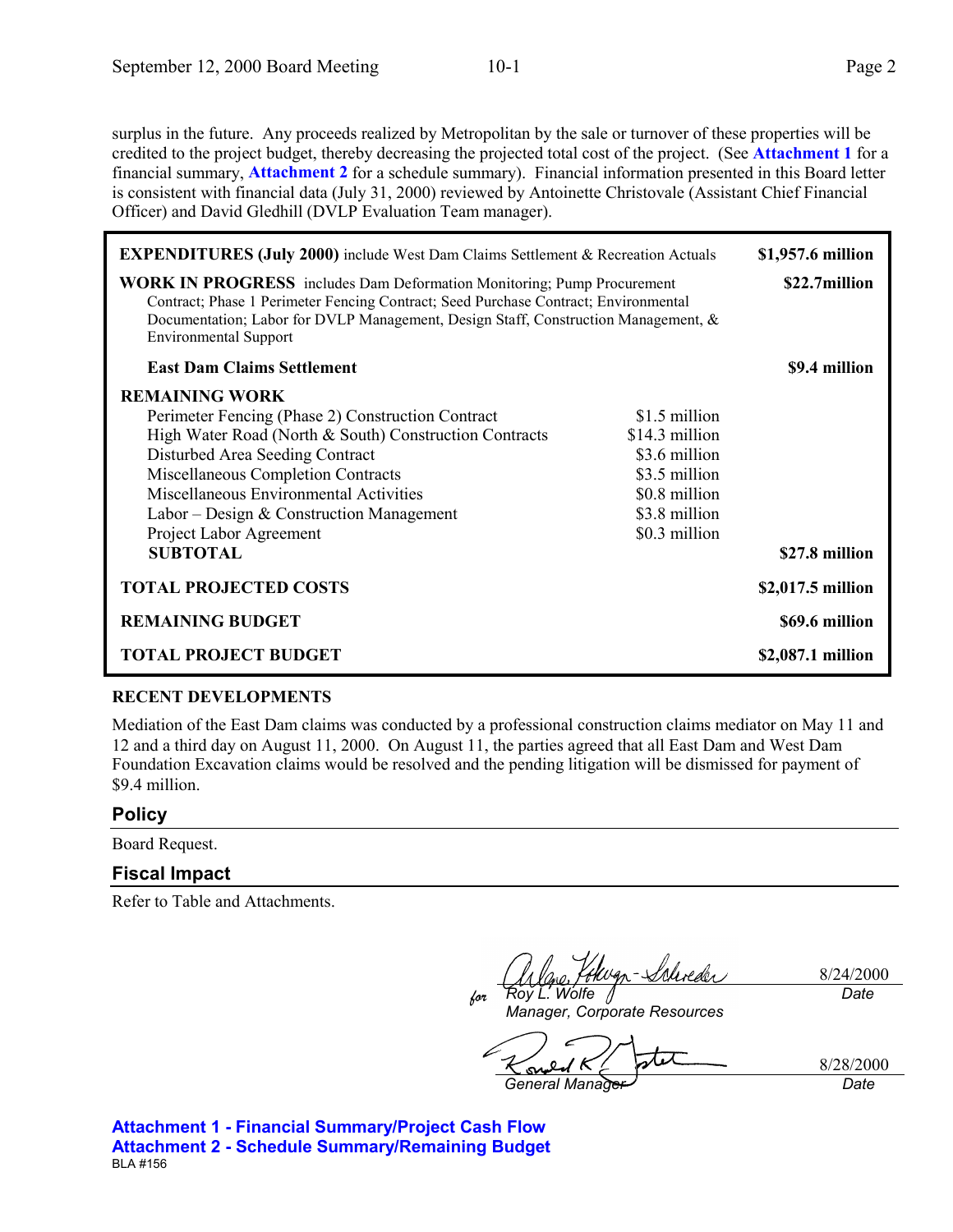## Attachment 1, Page 1 of 1



## **Financial Summary**